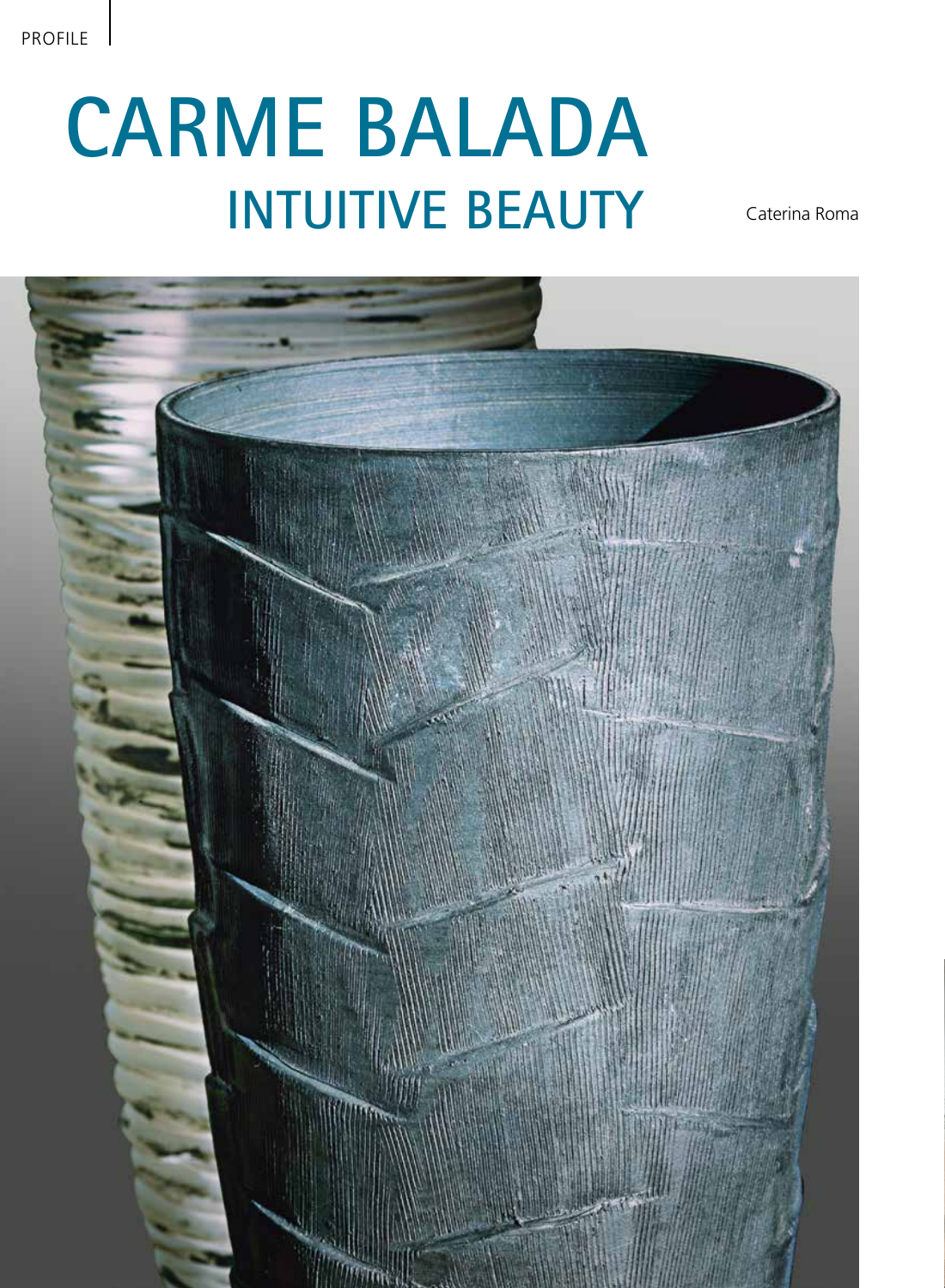*"We in our own human imperfections are repelled by the perfect, since everything is apparent from the start and there is no suggestion of the infinite. Beauty must have some room, must be associated with freedom. Freedom, indeed, is beauty. The love of the irregular is a sign of the basic quest for freedom." Soetsu Yanagi: The Unkown Craftsman*

In his Book of Tea, Okakura Kakuzo states that "True beauty<br>
could be discovered only by one who mentally completed<br>
the incomplete", and this is what Carme Balada seems to<br>
when working She goes deeper into the primitive n his Book of Tea, Okakura Kakuzo states that "True beauty could be discovered only by one who mentally completed do when working. She goes deeper into the primitive and transcendent meaning of an apparently trivial piece: the tea bowl. The simplest of forms, the first that humanity produced to suit its needs of a container for water and food, the bowl is the origin of all forms, an intimate object with a highly symbolic power. And that's what seduces her.

Carme's bowls express her personal interpretation of the richness and sensibility of Japanese and African traditional ceramics, combined with a careful design, a purity of forms greatly influenced by the Scandinavian style. She seeks a harmonious balance between tradition and modernity, recreating her own heritage and including foreign influences. As an artist, she doesn't forget that roots are what make trees strong.

Balada rediscovered her own craft travelling around ceramics centres in Japan, and was especially attracted by Ryoji Koie's works and artistic qualities. There she was captivated by the concept of the chawan – the tea ceremony bowl: usually a distorted piece, with uneven rim and dun colour, this type of bowl has a vitality that expresses an incomparable beauty.

Carme's bowls express her personal interpretation of the richness and sensibility of Japanese and African traditional ceramics, combined with a careful design, a purity of forms greatly influenced by the Scandinavian style.

opposite page **Skin**, stoneware, textured, h 28 cm

right functional pieces, stoneware, various dimensions, small sake and coffee bowls

below functional pieces, stoneware, various dimensions, black, white and blue glaze *Photos - Eloi Bonjoch*

In fact, as Carme relates, the chawan is a philosophy in itself. It contains the concepts of wabi (poverty, simplicity), sabi (loneliness, absence) and shibui (rough, unfinished), essential referents for the Japanese arts, in which ceramics plays a distinguished role. These aesthetic principles that Balada incorporates in her contemporary approach to ceramics go back to antique Korea and reached its zenith in Japan during the sixteenth century, with the development of the wabi-cha tea ceremony. In that time, great emphasis was laid on a specific type of tea bowl for the ceremony, one which had to be simple, humble, and have a profound tactile quality. For many years, Balada has been working to give form to the contemporary western expression of the Japanese tea bowl, and she has found true beauty divested of involvedness, magnificence in unevenness, splendour in simplicity, brightness in roughness and perfection in disproportion.

For this eclectic artist, the bowl is a reflection of the personality, a very intuitive kind of piece, a wordless reflection about oneself. It is an abstract piece and an everyday object at the same time. Hands are the skilful transmitters of feelings, and they express through technical knowledge, which she conceives as a way of understanding art and life from a perspective very close to the Zen principles of rigour, discipline and aesthetics. Carme works mainly with earthenware and fireclay, and experiments with mishima, sgraffito, neriage, textures, copper and ash



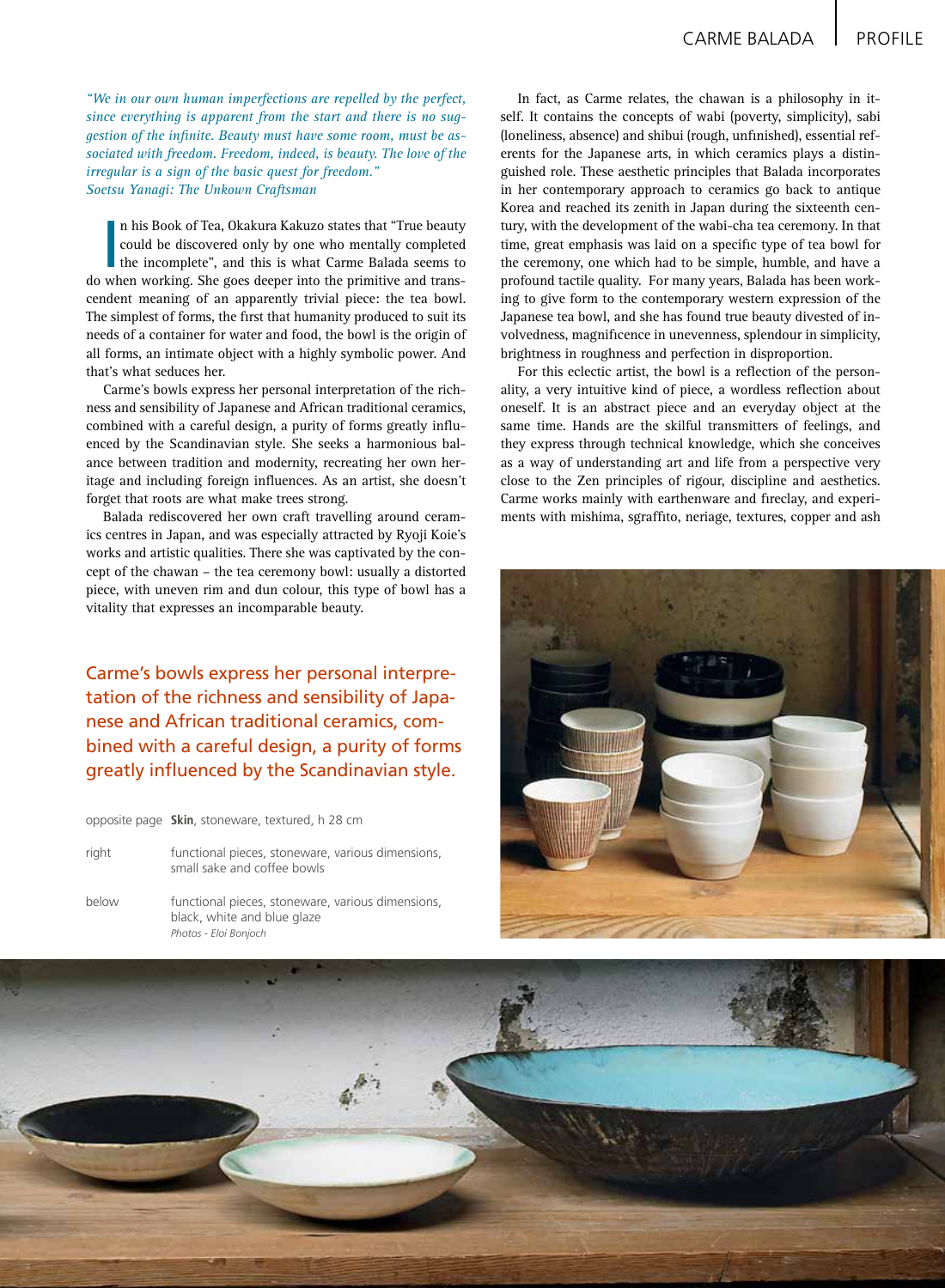

Nature awakens her creative spirit and works as a source of inspiration. Her ceramic surfaces are like a microscopic look at all kinds of natural textures.



glazes, tenmoku and metal oxides additions, combining hand built forms with throwing.

Her outstanding contribution is to show the greatness of little things and a very profound approach to utilitarianism: the combination of art and everyday life, which allows going in more depth into life through beauty, because art conceived in this way is a close representation of life. Her main goal is to create yaki objects, pieces that integrate utility, meaning and originality.

Her studio is the old salt-cod warehouse of her parent's business, a cosy spot in a narrow street, beside the lively market of Santa Caterina, in Barcelona's old part of town. The minimalism of the place suggests that austerity can be a means of inspiration, closely related to the material she models: earth. A humble attitude that gives her ceramics an unfinished but sophisticated look, that doesn't explain but suggests, avoiding obviousness. No wonder that one of her bibles is Tanizaki's In Praise of Shadows, because she also seems to have discovered intuitively the "beauty in shadows" and to "guide shadows towards beauty's ends". Naked objects made with intuition as a basic means, a non-rational vehicle to get to a natural simplicity.

Nature awakens her creative spirit and works as a source of inspiration. Her ceramic surfaces are like a microscopic look at all kinds of natural textures. Touch comes first. She is also attracted by textiles, and that is noticeable in her use of repetitive patterns that recall weaves, in their deeper irregularity. And together with

| top  | functional pieces, stoneware, various dimen-<br>sions, sgraffito Photo - Eloi Bonjoch                                      |
|------|----------------------------------------------------------------------------------------------------------------------------|
| left | <b>Petrified forest</b> , installation, 21 pieces,<br>stoneware, textured, glaze: white matt,<br>h 170 cm                  |
|      | opposite page <b>deep blue</b> , small installation, porcelain<br>textured, 20 pieces, 50 x 50cm,<br>Photo - Aitor Estevez |